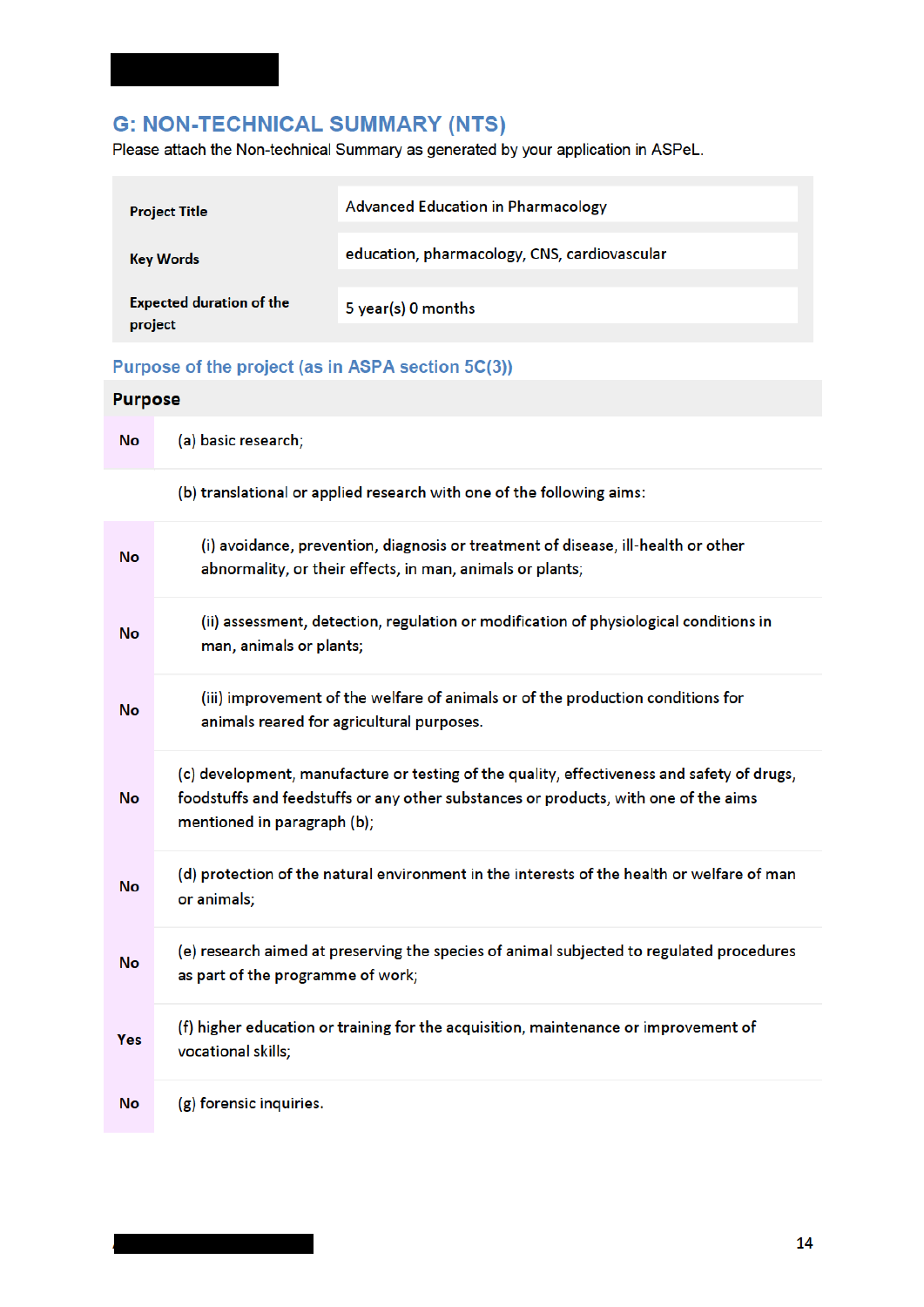**Private & confidential:** *Please be aware that the contents of this form may be made public resulting from the "Freedom of information Act". Personal details will not be released.* 

## *Describe the aims and objectives of the project (e.g. the scientific unknowns or scientific/clinical needs being addressed):*

The purpose of the licence is to provide advanced education in pharmacology and *in vivo* skills training for undergraduates seeking a career in academia or the pharmaceutical industry.

## *What are the potential benefits likely to derive from this project (how science could be advanced or humans or animals could benefit from the project)?*

Training delivered under this licence will provide students with an understanding of in vivo experimental design, application of the 3Rs and detailed knowledge of drugs affecting the central nervous system and cardiovascular system. Students will be better equipped for careers in academia or the pharmaceutical industry where they will contribute to the development of new treatments for diseases affecting both humans and animals.

## *What types and approximate numbers of animals do you expect to use and over what period of time?*

We will use up to 2000 mice and 650 rats over five years.

## *In the context of what you propose to do to the animals, what are the expected adverse effects and the likely/expected levels of severity? What will happen to the animals at the end?*

Experiments using mice involve (a) the injection of drugs that act as pain killers and (b) drugs that affect mood. In order to test the response to pain killers, mice will be placed on a hotplate set at 55oC which is likely to cause discomfort. However as soon as the animal reacts, it will be removed; no animal will be allowed to stand on the hotplate for more than 30 seconds. Some of the mood altering drugs may cause the animals to become aggressive; however they will be housed separately during the period of observation so there is no opportunity for fighting. Drug injection will cause only transient pain. The level of severity is mild. Experiments using rats involve the administration, directly into a vein, of drugs affecting the heart and blood pressure. There is a risk of blood loss when inserting catheters into blood vessels which is minimised by students practicing the technique on cadavers to ensure competence. Students are supervised closely be experienced staff at all times. There is a risk that the dose of drug injected will cause blood pressure to fall or increase too much, which could lead to death of the animal. This will be minimised by starting at very low doses of the drug and only increasing to a higher dose if the response of the animal is small. These experiments are undertaken under non-recovery anaesthesia. In all cases, animals are killed by a Schedule 1 method at the end of the experiment.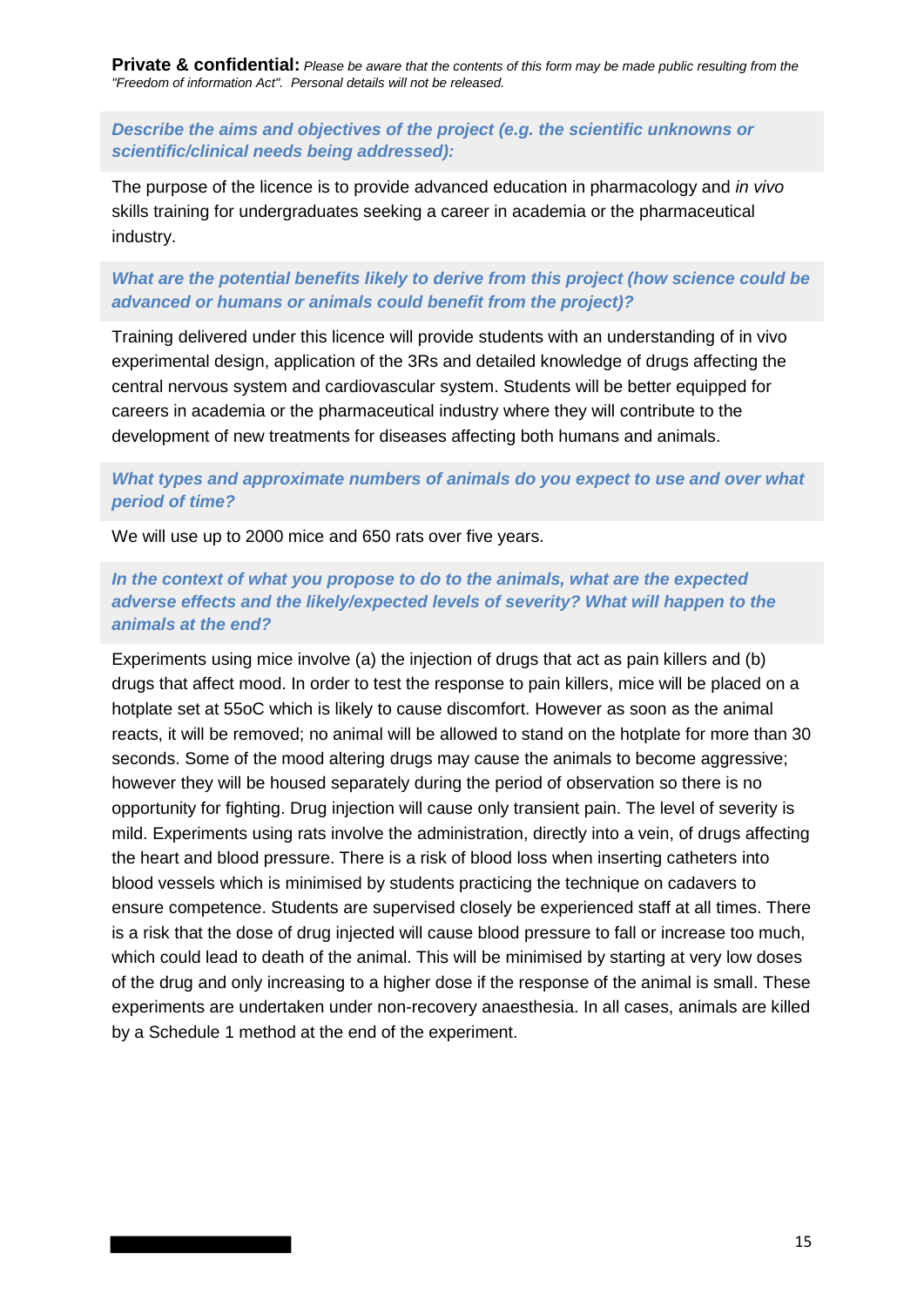**Private & confidential:** *Please be aware that the contents of this form may be made public resulting from the "Freedom of information Act". Personal details will not be released.* 

## **Application of the 3Rs**

#### *Replacement*

State why you need to use animals and why you cannot use non-protected animal alternatives

#### *Replacement*

The properties of drugs can be explained in lectures or by using computer simulations; however these are no substitute for the first hand observation of the effects of drugs administered to the whole animal. Students value their experience working with animals highly, as it makes them more aware of the properties of the drugs, the technical challenges and the ethical concerns of *in vivo* work. As a result they have a far better educational experience and are better equipped for future careers.

#### *Reduction*

Explain how you will ensure the use of minimum numbers of animals

#### *Reduction*

The estimated number of animals required is based on maximum class sizes, statistical advice and our experience of teaching this course over the past 20 years. Once the scientific and educational goals of a particular experiment have been achieved, no further use of animals will be authorised for that particular cohort of students.

#### *Refinement*

Explain the choice of animals and why the animal model(s) you will use are the most refined, having regard to the objectives. Explain the general measures you will take to minimise welfare costs (harms) to the animals.

### *Refinement*

We will use mice and rats as the effects of the drugs that will be administered are well characterised in these species. Therefore there is a high chance that the experiments will be successful and that the students will obtain the maximum educational value. We anticipate that the majority of our students will go on to a higher degree and/or progress to careers in the pharmaceutical industry where these species are still the most commonly used in drug development.

Prior to commencing experimental work, students work though computer simulations and observe a video in which a member of the teaching staff demonstrates the relevant surgical techniques so that they are familiar with both the methods that they will use and the anticipated experimental outcomes.

In testing the properties of pain killers, mice will be placed on a hotplate set at  $55^{\circ}$ C which is hot enough to provoke a rapid response (e.g. withdrawal of the paw) but not so hot that